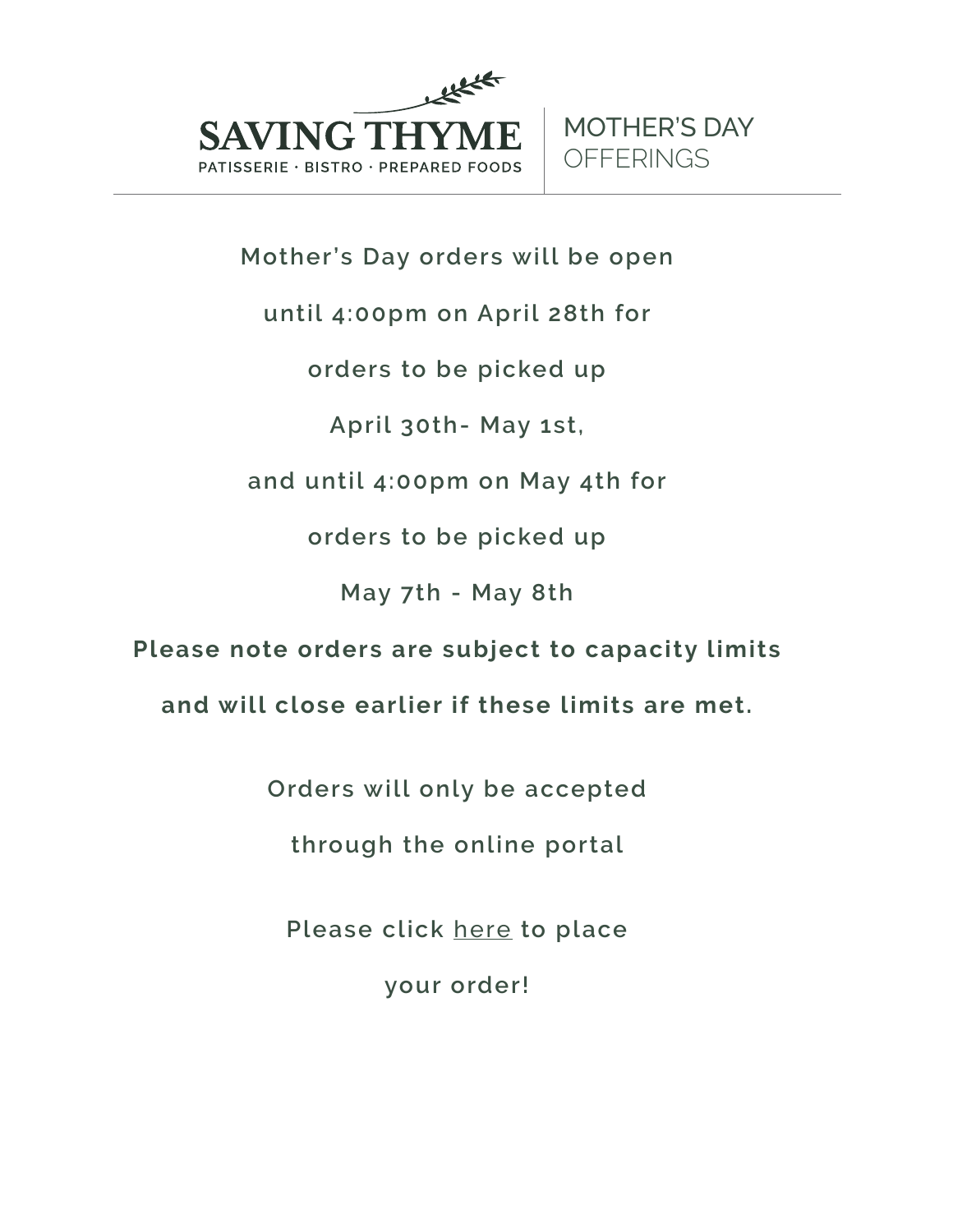

### **PLATTERS & CANAPÉS:**

SMOKED SALMON PLATTER FOR FOUR *(\$48.00) house smoked salmon, rye crostini, horseradish crème fraîche, capers, lemon, mignonette* 

CHARCUTERIE & CHEESE PLATTER FOR FOUR *(\$48.00) a selection of cured meats and cheeses served with our house-made crostini and accompaniments* 

MINI QUICHE BY THE DOZEN *(\$32/dz) 12 broccoli cheddar or 12 ham and jarlsberg.* 

ASSORTED TEA SANDWICHES BY THE DOZEN *(\$36/dz) 4 smoked salmon on dark rye 4 herbed cream cheese & cucumber 4 egg salad butter buns* 

## **PASTRIES:**

ALL OF OUR HAND MADE PASTRIES, DESSERTS & MACARONS ARE AVAILABLE TO PRE ORDER FOR THE WEEKENDS THROUGH THE ORDERING PORTAL.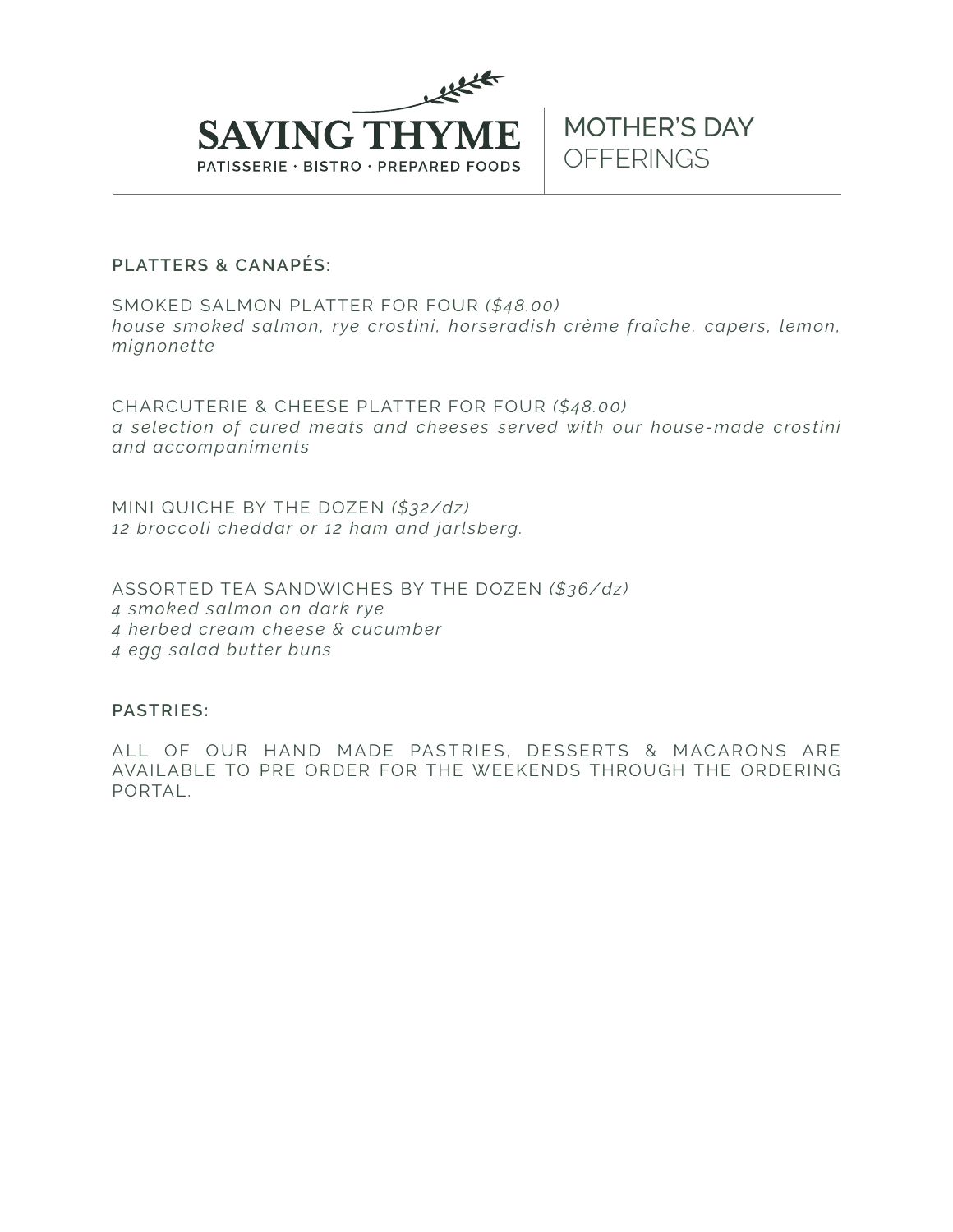

**Mini Cream Scones**  *crème fraîche, preserve* 

**Fruit Salad**  *citrus, berries, mint* 

**Tea Sandwiches**   *smoked salmon on dark rye herb cream cheese & cucumber egg salad croissant bun* 

> **Chicken Liver Paté**  *brioche toasts*

**Mini Quiche**  *ham & jarlsberg broccoli cheddar*

**Goat Cheese Terrine**  *cranberry, red wine, beet crisp* 

> **Spinach Turnover**  *puff pastry*

**Shortbread Cookies** 

 **Mini Pain au Chocolat** 

 **Mini Macarons** 

**Orange Pound Cake** 

 **Loose Leaf Sloan Tea** 

\$38 per box

**EACH BOX IS INTENDED TO SERVE ONE PERSON**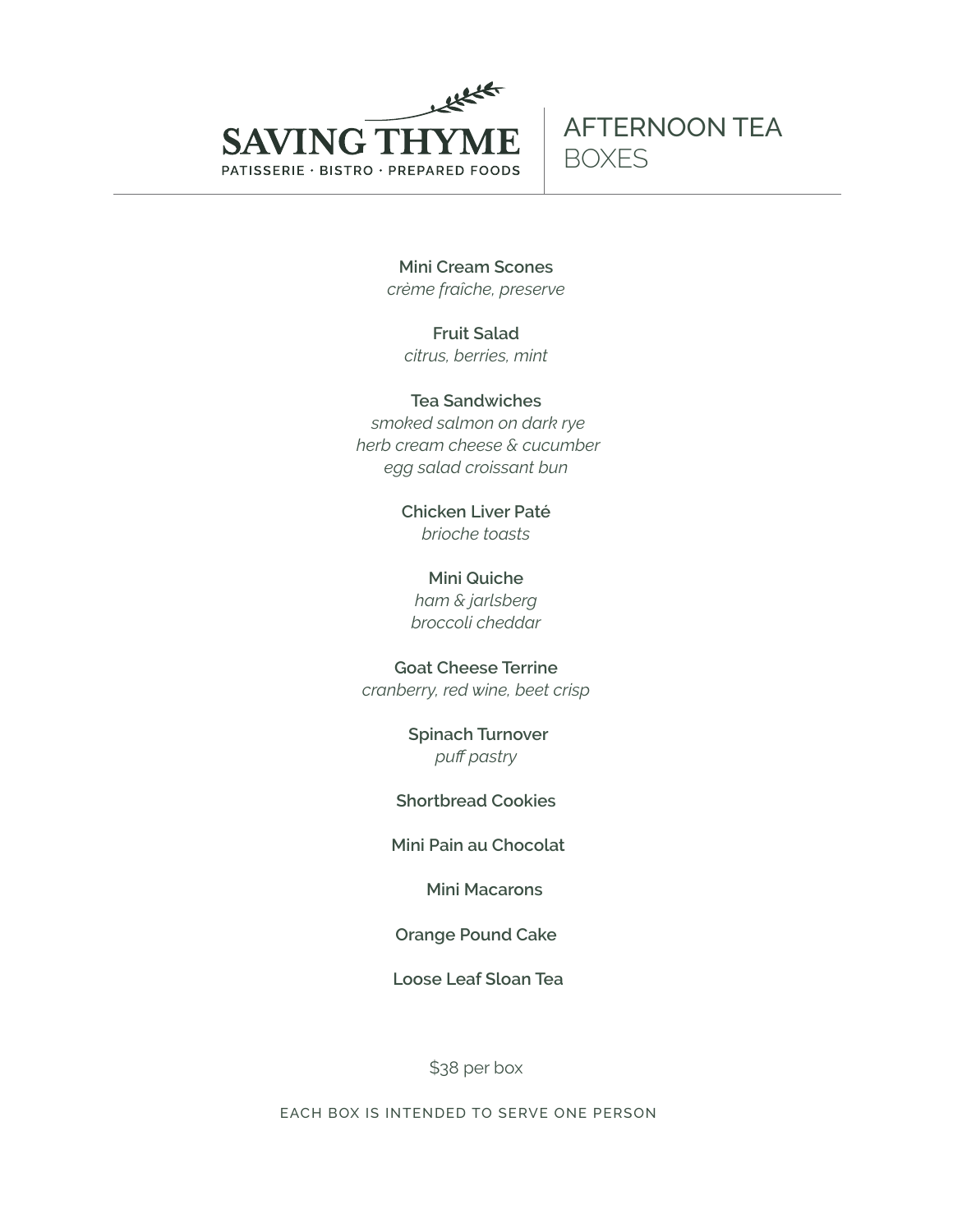

 **IT STARTED WITH QUICHE.** OUR DEEP-DISH QUICHE WAS OUR VERY FIRST BISTRO OFFERING AND HAS BEEN A FAVOURITE OF OURS AND YOURS EVER SINCE. WE HAND-MIX A TRADITIONAL PATE BRISÉE AND FILL IT WITH FRESHLY PREPARED SEASONAL INGREDIENTS IN A DELICATE AND CREAMY CUSTARD.

EACH QUICHE SERVES 8-10 AND IS PROVIDED COLD TO BE HEATED AT THE TIME OF SERVING. SLICE BEFORE HEATING AND PLACE IN A 350F OVEN FOR 35-45 MINUTES UNTIL THE DESIRED TEMPERATURE IS REACHED.

\$48 EACH PLUS A \$20 DEPOSIT ON THE CERAMIC SERVING DISH (DEPOSIT IS REFUNDED UPON RETURN OF THE DISH)

#### **SELECT FROM OUR CURRENT OFFERINGS BELOW:**

HAM AND JARLSBERG

BROCCOLI AND CHEDDAR

HAM, BROCCOLI, AND CHEDDAR

SPINACH, TOMATO, AND GOAT CHEESE

MUSHROOM, CARAMELIZED

BACON, LEEK, AND GRUYERE

B A C O N , T O M A T O , A N D CHEDDAR

LEEK AND GRUYERE

ONION, AND PARMESAN

BROCCOLI AND GOAT CHEESE

## **SALADS TO PAIR WITH YOUR QUICHE:**

SPINACH SALAD (\$6/PERSON) *pear, fennel, candied walnuts, goat cheese, white wine vinaigrette* 

FRENCH BISTRO SALAD (\$6/PERSON) *butter leaf, frisée, herbs, radish, shallot, white wine vinaigrette* 

HERITAGE GREENS (\$3/PERSON) *crisp baby greens, white wine vinaigrette*